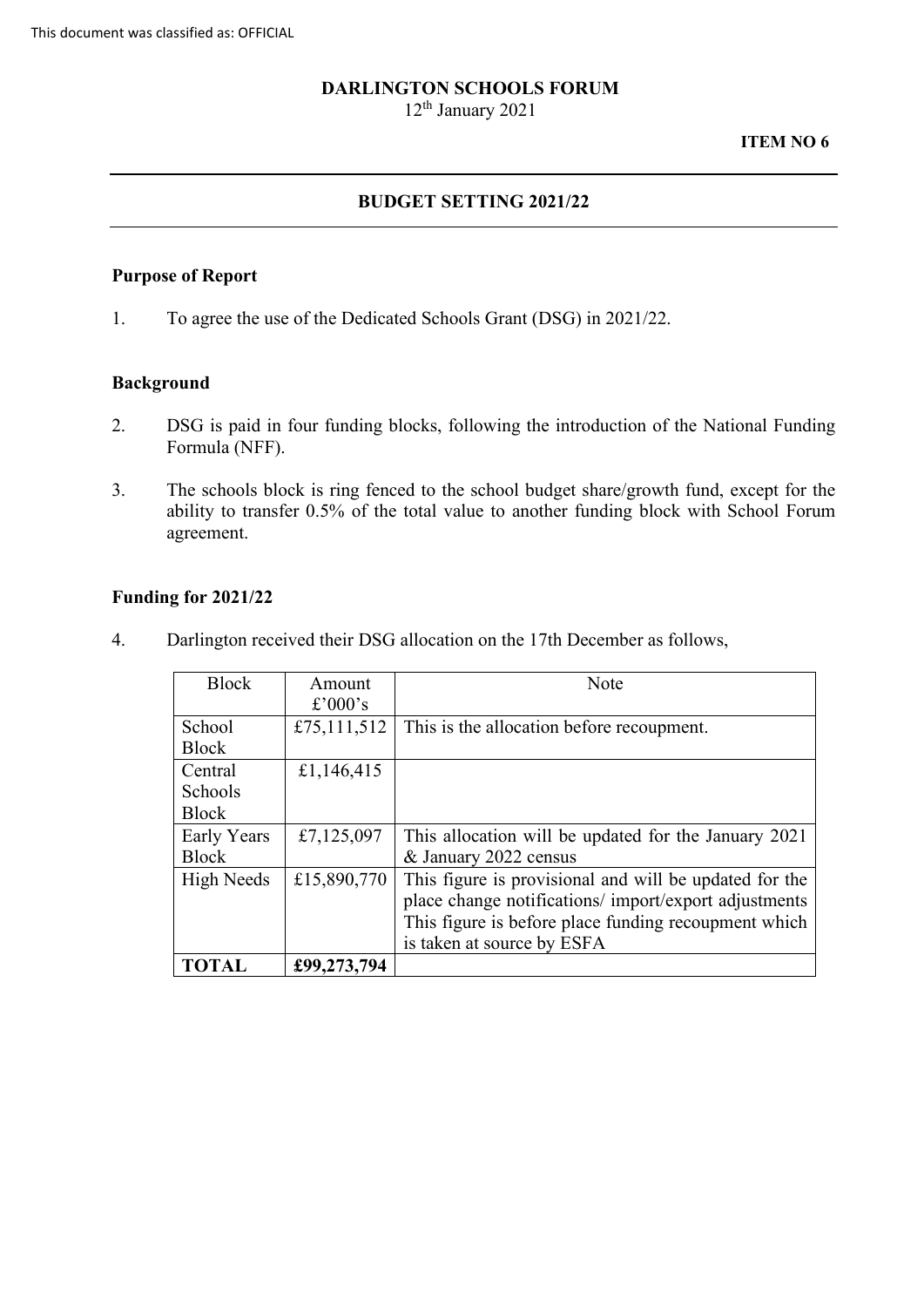## **Schools Block**

 5. The schools block is calculated by Education, Skills Funding Agency (ESFA) using the item 4. NFF based upon the October 2020 census data. Details of the use of the schools block, the school budget share calculation and the proposed growth fund are included in agenda

# **Early Years Block**

6. The provisional early years block allocation is made up as follows

| Area                             | Allocation | <b>Note</b>                           |
|----------------------------------|------------|---------------------------------------|
|                                  | £          |                                       |
| Universal 3&4 Year old           | 3,893,397  | Funded by DfE $\omega$ £4.58 per hour |
| Extended 30 hours 3&4 Year old   | 1,814,341  | Funded by DfE @ £4.58 per hour        |
| 2 Year old                       | 1,084,596  | Funded by DfE $(a)$ £5.36 per hour    |
| Early Years Pupil Premium        | 107,164    | Funded by DfE @ £0.53 per hour        |
| <b>Disability Access Funding</b> | 29,520     | Funded by DfE @ £615 per child        |
| Maintained Nursery Lump Sum      | 196,079    | Funding for two schools               |
| <b>TOTAL</b>                     | 7,125,097  |                                       |

- January 2021 and January 2022 census dates. 7. As Forum will be aware the early years allocation is updated throughout the year based upon the January census, therefore the allocation provided is provisional at this stage. The final allocation will be dependent on the number of children in settings at the
- 8. The final allocation for the early years block will not be known until June/July 2022.
- 9. As Forum will be aware the hourly rate funding received must cover all the elements of the Early Years Funding Formula as follows,
	- a. The hourly rate
	- b. Mandatory deprivation supplements
	- c. Mandatory SEN inclusion funding
	- d. Centrally held funding
	- e. Other supplements (Darlington does not use any non mandatory supplements)
- 10. Prior to the start of the 2020/21 financial year, modelling was undertaken to see if there was any scope to change the funded hourly rates, over and above the increase in rate that had been received from the Government. Following this modelling, an additional 2p per hour was added to the 3 & 4 year old rate (on top of the 8 pence increase from DfE) to make the hourly rate for 3 & 4 year old £4.25. The hourly rate for 2 year old's was set at the same rate as received from the DfE hence no modelling was undertaken for this rate.
- affordability was dependent on the final take up of children and the actual funding 11. Although this additional 2p per hour increase had been costed as affordable, it's received in 2020/21.
- 12. The early years payments have been significantly impacted by COVID 19 in 2020/21 and as the January 2021 census has currently not taken place, there remains some uncertainty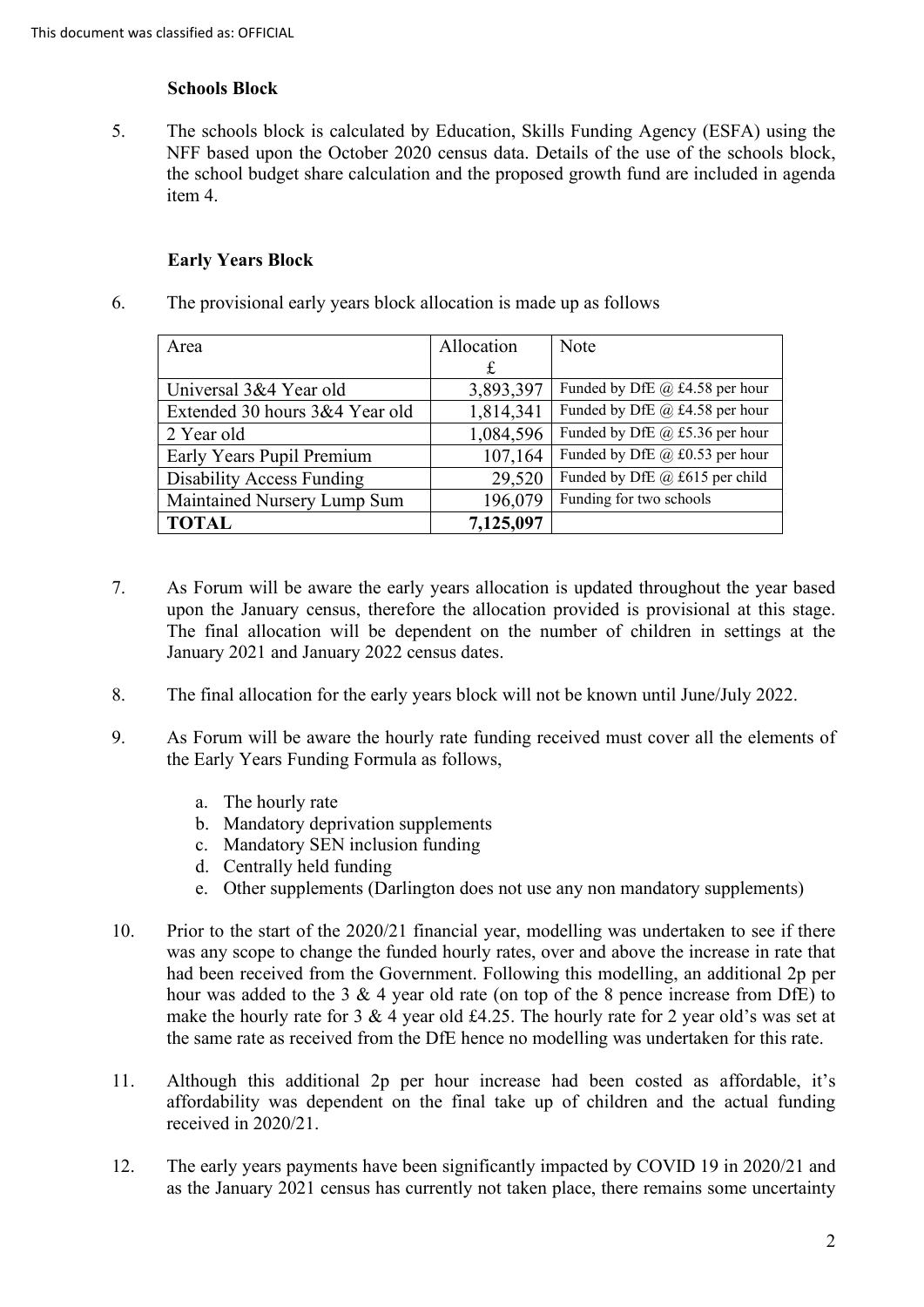been made and at this point it is projected that there may be an underspend in the 2020/21 change and hence this projection is at present unconfirmed. As a result it is unlikely that in the financial position of the early years budget. At agenda item 3 an estimation has early years budget. However, it is likely that as a result the early years allocation will also there will be any scope to increase the early years hourly rates over the increases given by Government for 2021/22.

- universal and the extended 3 & 4 year old entitlements. The 2 year old hourly rate has 13. The provisional early years block allocation has an increase of 6p per hour for both the increased by 8p per hour. It is proposed that both increases will be fully passported to early years providers from April 2021.
- 14. As the increases received from the DfE are proposed to be passported in full to providers, there is no proposal to change the value of the deprivation supplements.
- 15. Both the Disability Access Fund and the Early Years Pupil Premium rates received in the early years block are at the same value in 2021/22, hence no change to the value of those payments to providers is proposed.
- 16. It is proposed that the SEN inclusion fund for 2021/22 be set at £200,000 as in 2020/21.
- 17. No increase is proposed in the £113,754 of funding held centrally.
- 18. Further guidance is expected from the DfE regarding years in January and once the January census has taken place further modelling of the early years financial position will be able to be undertaken. It is proposed that the early years funding formula rates are provisionally agreed at this meeting and any changes will be notified at the March 2021 Forum in advance of the start of the 2021/22 financial year.
- 19. The maintain nursery school lump sum allocations received for 2021/22 are part provisional and part conditional. The April to August 2021 part (£81,700) is indicative and will be updated on the same basis as all the other early years allocations following the January 2021 census. However, the September 2021 to March 2022 part (£114,379) is only conditional and hence funding cannot be confirmed at this stage. As in previous years the maintained nursery lump sum will be passported to the two nursery schools as required, however currently only the April to August 2021 part is guaranteed funding for Darlington's nursery schools.
- 20. The following table shows the provisional funding formula funding rates for 2021/22.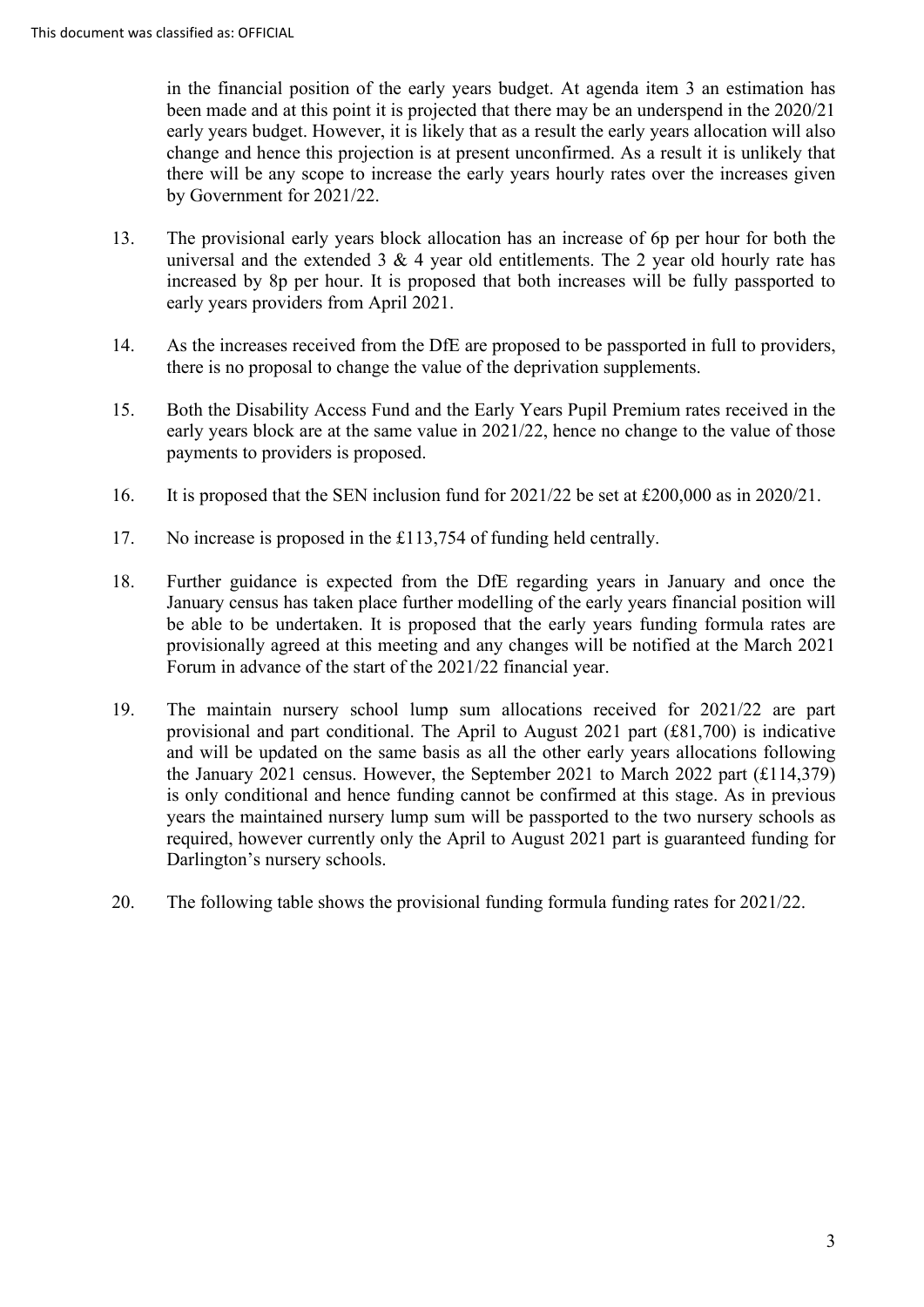| <b>Provision</b>                                  | 2020/21            | 2021/22         | Change     |
|---------------------------------------------------|--------------------|-----------------|------------|
|                                                   | <b>Actual Rate</b> | <b>Proposed</b> |            |
|                                                   |                    | Rate            |            |
| 3 & 4 Year Old Children                           |                    |                 |            |
| Nursery School - Per hour per child               | £4.25              | £4.31           | £0.06      |
| School Nursery Class - Per hour per child         | £4.25              | £4.31           | £0.06      |
| Private, Voluntary & Independent Sector           | £4.25              | £4.31           | £0.06      |
| - Per hour, per child                             |                    |                 |            |
| Deprivation – Top 10% most deprived post codes    | £50                | £50             | £0.00      |
| - Per term, per child                             |                    |                 |            |
| Deprivation $-11 - 20\%$ most deprived post codes | £25                | £25             | £0.00      |
| - Per term, per child                             |                    |                 |            |
| Deprivation $-21 - 30\%$ most deprived post codes | £12.50             | £12.50          | £0.00      |
| - Per term, per child                             |                    |                 |            |
|                                                   |                    |                 |            |
| 2 Year Old Children                               |                    |                 |            |
| All Providers - Per hour per child                | £5.28              | £5.36           | £0.08      |
|                                                   |                    |                 |            |
| <b>Early Years Pupil Premium</b>                  |                    |                 |            |
| All Providers – Per hour per child                | £0.53              | £0.53           | £0.00      |
|                                                   |                    |                 |            |
| <b>Disability Access Fund</b>                     | £615.00            | £615.00         | £0.00      |
|                                                   |                    |                 |            |
| <b>Central Early Years Team*</b>                  | £113,754           | £113,754        | £0.00      |
|                                                   |                    |                 |            |
| <b>Maintained Nursery School Lump Sum**</b>       | £103,827           | <b>£TBC</b>     | <b>TBC</b> |

\*This represents less than 2% of the total funding. DfE rules stipulate a maximum of 5% can be held centrally.

\*\* Lumps sums as per the 2021/22 allocation, which are subject to change.

#### **Central School Block**

- funding formula. The second element is the "historic commitments", which was added to 21. The central schools block allocation is split into two areas by ESFA. The first element is the amount of central funding that is allocated to Darlington through the per pupil the central schools block by ESFA in recognition of existing commitments to services procured centrally.
- 22. For 2021/22 the central schools block allocation is made up of £524,335 formula based and £622,080 historic commitments a total of £1,146,415.
- relates to Techers Pay (TPG) and Techers Pension grants (TEPG) for centrally employed 23. Although the formula based element has increased by £40,103, £26,986 of this increase staff that has been added into the DSG. Once this funding is excluded the allocation has increased by £13,117 which is 0.97p per pupil.
- 24. The historic element of the block has decreased by 20% as expected. This is a decrease of £155,520 on the 2020/21 allocation.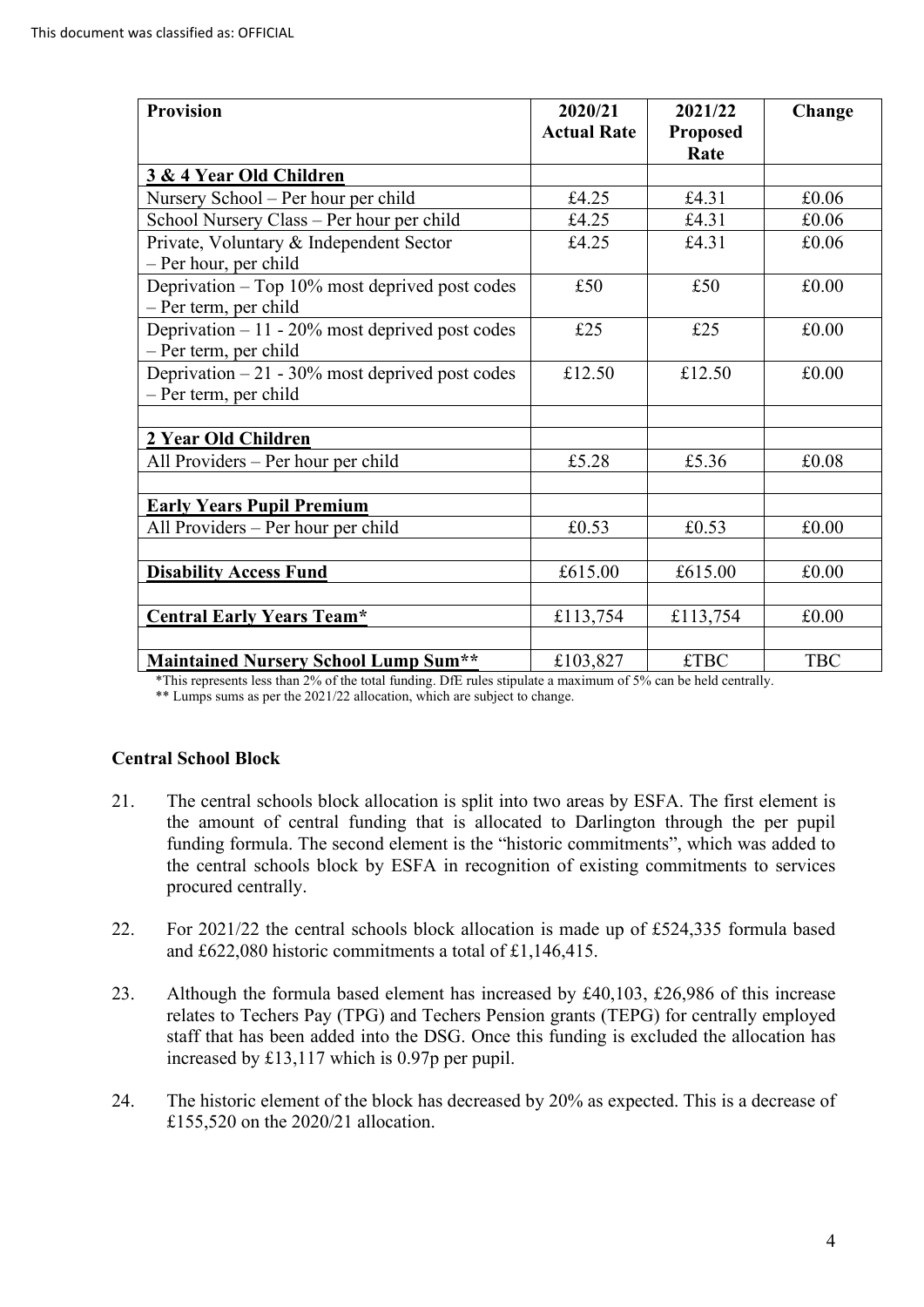- School Forum on the proposed use of the central schools block. Attached at appendix 1 25. As Forum members will recall from last year there is a requirement to consult with are the proposed budgets allocated under the central schools block for 2021/22.
- employed TPG & TEPG allocations. 26. The areas of expenditure proposed to be funded under the formula based element of the central school block are the same in 2021/22 as in 2020/21, but now include the centrally
- copyright fee charged to Darlington will be £77,222 for 2021/22, which is a small decrease of £1,192. 27. The copyright license fee is top sliced by ESFA from the DSG allocation and is set in line with the cost of contracts held centrally by ESFA. ESFA have notified that the
- there is additional funding within the block this year the true cost of the service is 28. During previous financial years, although the cost of the Admissions team has increased due to the annual pay award, the amount of funding drawn down from the central schools block has remained the same, as there had been insufficient funding in the allocation. As intended to be funded.
- by underspend in the 2020/21 central schools block. 29. Overall, the allocation is short by £347, it is proposed that this shortfall will be covered
- whilst expenditure has decreased. 30. Rules concerning the use of historic commitments, prevent new areas of expenditure being made from this budget or any increases in expenditure. For 2021/22 the allocation for historic commitments has reduced by £155,520, which was expected. For Darlington this reduction has not caused an issue in 2021/22 as the funding in the central schools block that was previously used to fund the central PFI costs was delegated to schools in 2020/21. This meant that Darlington had a higher base figure for the historic block,
- 31. All expenditure funded from the historic commitments can therefore be continued in 2021/22 without the need for reductions. As no new expenditure can be allocated to this fund, this results in £220,174 being unallocated from this block.
- managed to reduce the impact on the services funded over the short term. 32. This unallocated funding will be a short term gain for Darlington, as the historic block is expected to continue to reduce in future years in line with previous ESFA statements. It is therefore proposed that the balance of funding in the central block be held in reserve to allow the services funded from this block to continue to be funded at current levels for as long as possible. This will mean that future years reductions to this block can be

# **High Needs Block**

- allocation received is based upon 2020/21 pupil numbers. Therefore, the high needs allocation will be updated during the year for the 2021/22 pupil numbers. 33. The high needs block is calculated by ESFA on a formula basis. The allocation received includes an adjustment for export/import places between authorities, however the current
- 34. The allocation received for 2021/22 is £15,890,7770 this includes £4,136,000 of place funding for academies and post 16 colleges which will be topped sliced at source by ESFA.